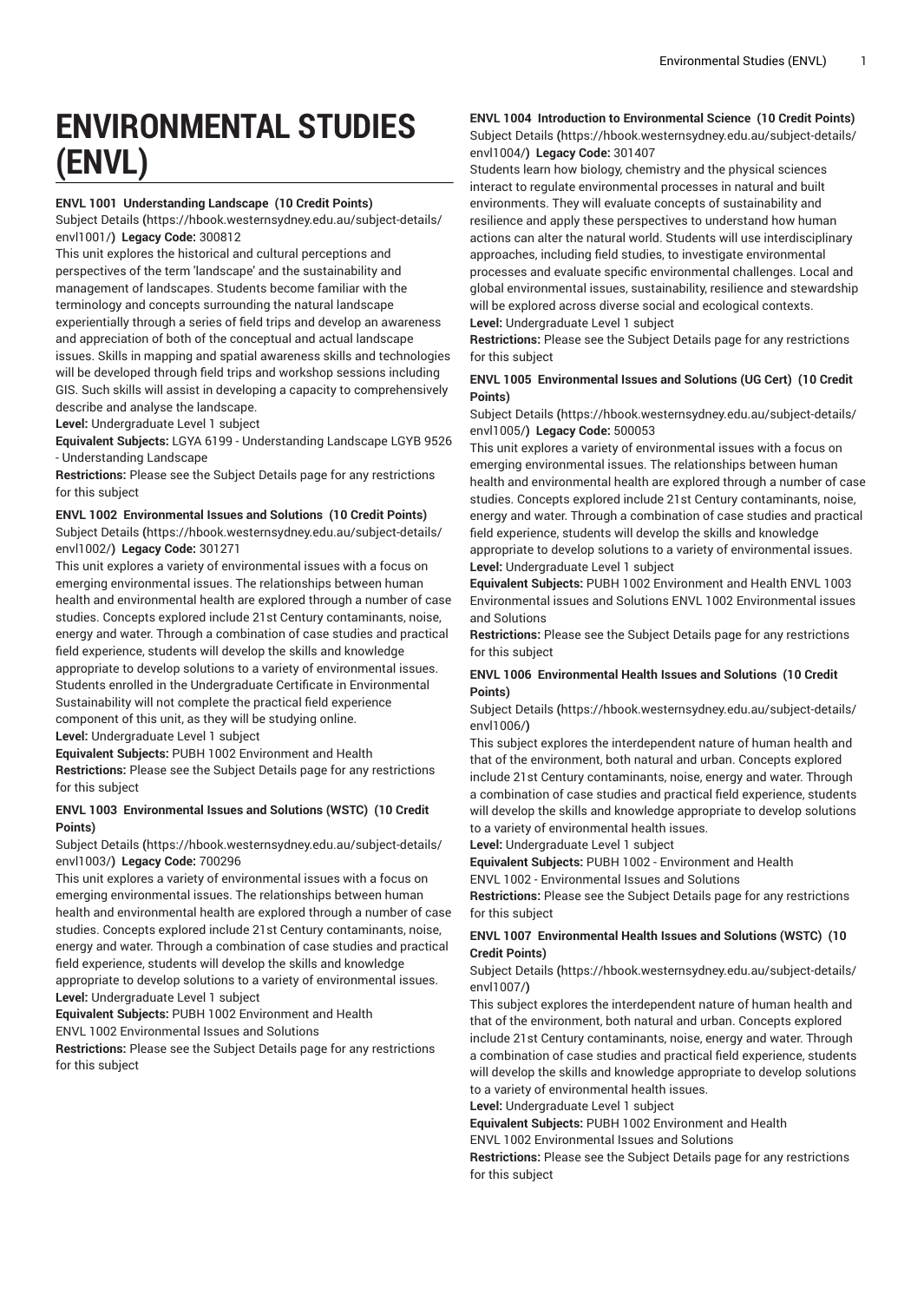# **ENVL 2001 Analysis of Spatial Data (10 Credit Points)**

[Subject Details](https://hbook.westernsydney.edu.au/subject-details/envl2001/) **(**[https://hbook.westernsydney.edu.au/subject-details/](https://hbook.westernsydney.edu.au/subject-details/envl2001/) [envl2001/](https://hbook.westernsydney.edu.au/subject-details/envl2001/)**) Legacy Code:** 101646

The making and the use of maps. This unit involves the critical examination of the way geographical data is produced, analysed, mapped and used to inform both private and public decisions. Natural environment, health, accessibility and residential amenity are examples of phenomena that have an important geographical dimension. Policy responses to these phenomena need to be specific with regard to locations and places. Geographic information systems software and census will be used to produce maps based on the analysis and interpretation of data relating to the student's field of interest. **Level:** Undergraduate Level 2 subject

**Equivalent Subjects:** LGYA 7235 - Analysis of Spatial Data **Restrictions:** Please see the Subject Details page for any restrictions for this subject

#### **ENVL 2002 Environmental Regulation and Policy (10 Credit Points)**

[Subject Details](https://hbook.westernsydney.edu.au/subject-details/envl2002/) **(**[https://hbook.westernsydney.edu.au/subject-details/](https://hbook.westernsydney.edu.au/subject-details/envl2002/) [envl2002/](https://hbook.westernsydney.edu.au/subject-details/envl2002/)**) Legacy Code:** 300841

This unit aims to provide students with a broad understanding of the current environmental regulations available to environment protection and planning authorities at the State and Local Government level to protect and manage the natural and built environments. This unit will also consider environmental policy introduced by the State and Commonwealth governments to manage land use activities so as to encourage sustainable development practices. It is a suitable unit for students entering government or industry in environmental management, health and planning roles. There is a particular focus on the use of legislation and preparation of policy to address environmental and health risks to the community. **Level:** Undergraduate Level 2 subject

**Equivalent Subjects:** ENVL 3001 - Environmental Regulations and Policy

ENVL 3002 - Environmental Regulations

ENVL 3010 - Environmental Planning Policy Regulation

**Restrictions:** Please see the Subject Details page for any restrictions for this subject

# **ENVL 2003 Landuse and the Environment (10 Credit Points)**

[Subject Details](https://hbook.westernsydney.edu.au/subject-details/envl2003/) **(**[https://hbook.westernsydney.edu.au/subject-details/](https://hbook.westernsydney.edu.au/subject-details/envl2003/) [envl2003/](https://hbook.westernsydney.edu.au/subject-details/envl2003/)**) Legacy Code:** 300875

This unit will assist students develop a sound framework for the analysis of land use and its interactions with the environment. The skills gained will assist in the evaluation of land use at various levels from household to international level. Particular emphasis will be placed on students gaining a sound conceptual framework from which to examine sustainability at the environmental, economic, social, and production levels. Emphasis will be placed on the use of ecological footprinting as a tool.

**Level:** Undergraduate Level 2 subject

**Equivalent Subjects:** LGYA 6188 - Landuse and the Environment **Restrictions:** Please see the Subject Details page for any restrictions for this subject

# **ENVL 2005 Internet of Things for the Environment (10 Credit Points)**

[Subject Details](https://hbook.westernsydney.edu.au/subject-details/envl2005/) **(**[https://hbook.westernsydney.edu.au/subject-details/](https://hbook.westernsydney.edu.au/subject-details/envl2005/) [envl2005/](https://hbook.westernsydney.edu.au/subject-details/envl2005/)**) Legacy Code:** 301275

Internet of things (IoT) is about connecting platforms to internet for monitoring, managing and controlling them. Simply put, IoT can make 'dumb' things 'smart' by connecting them to the Internet and sensors. This results in improved efficiency of data collection, accuracy and decision making. The applications of IoT is rapidly expanding in environmental science and management, and the topics in this unit will cover aspects of IoT for water, air and noise pollution monitoring, extreme weather warning, river water flow monitoring, water quality management, irrigation management, flora and fauna monitoring, broadacre agriculture, protected cropping, biodiversity, ecosystems health, wildlife and more.

**Level:** Undergraduate Level 2 subject

**Restrictions:** Please see the Subject Details page for any restrictions for this subject

# **ENVL 2006 Environmental Planning and Climate Change (10 Credit Points)**

[Subject Details](https://hbook.westernsydney.edu.au/subject-details/envl2006/) **(**[https://hbook.westernsydney.edu.au/subject-details/](https://hbook.westernsydney.edu.au/subject-details/envl2006/) [envl2006/](https://hbook.westernsydney.edu.au/subject-details/envl2006/)**) Legacy Code:** 301390

This unit is an introduction to environmental planning in local and state government and in particular the role of planning in protecting the natural environment, enhancing population health and/or encouraging sustainable development practices. Students focus on goal-setting for environmental protection and then explore how planning policy can assist with achieving these goals. Current metropolitan planning and strategy is examined using the Metropolitan Strategy for Sydney as the primary case study. The unit scopes environmental planning policies introduced by state, local and Commonwealth governments to adapt to climate induced impacts on the environment and on community health and well being.

**Level:** Undergraduate Level 2 subject

**Equivalent Subjects:** PUBH 3009 - Environmental Planning PUBH 2008 - Environmental Planning Climate Change

**Incompatible Subjects:** NATS 2020 - Healthy Built Environments **Restrictions:** Please see the Subject Details page for any restrictions for this subject

#### **ENVL 2007 Environmental Monitoring and Assessment (10 Credit Points)**

[Subject Details](https://hbook.westernsydney.edu.au/subject-details/envl2007/) **(**[https://hbook.westernsydney.edu.au/subject-details/](https://hbook.westernsydney.edu.au/subject-details/envl2007/) [envl2007/](https://hbook.westernsydney.edu.au/subject-details/envl2007/)**) Legacy Code:** 301408

n this unit, you will develop the practical skills and underlying scientific knowledge required to address environmental questions across natural and built environments. Through practicals, workshops, and an independent research project you will learn how to design a monitoring and assessment program to characterise different environment situations, interpret data and propose management solutions to contemporary environmental challenges. The unit will introduce a range of topics, including the application of geographic information systems (GIS), remote sensing methodologies, environmental sensors, the internet of things and citizen science approaches to understand and improve environmental situations, and provides opportunities to research a chosen, real-world topic to assess an aspect of environmental sustainability.

**Level:** Undergraduate Level 2 subject

**Restrictions:** Please see the Subject Details page for any restrictions for this subject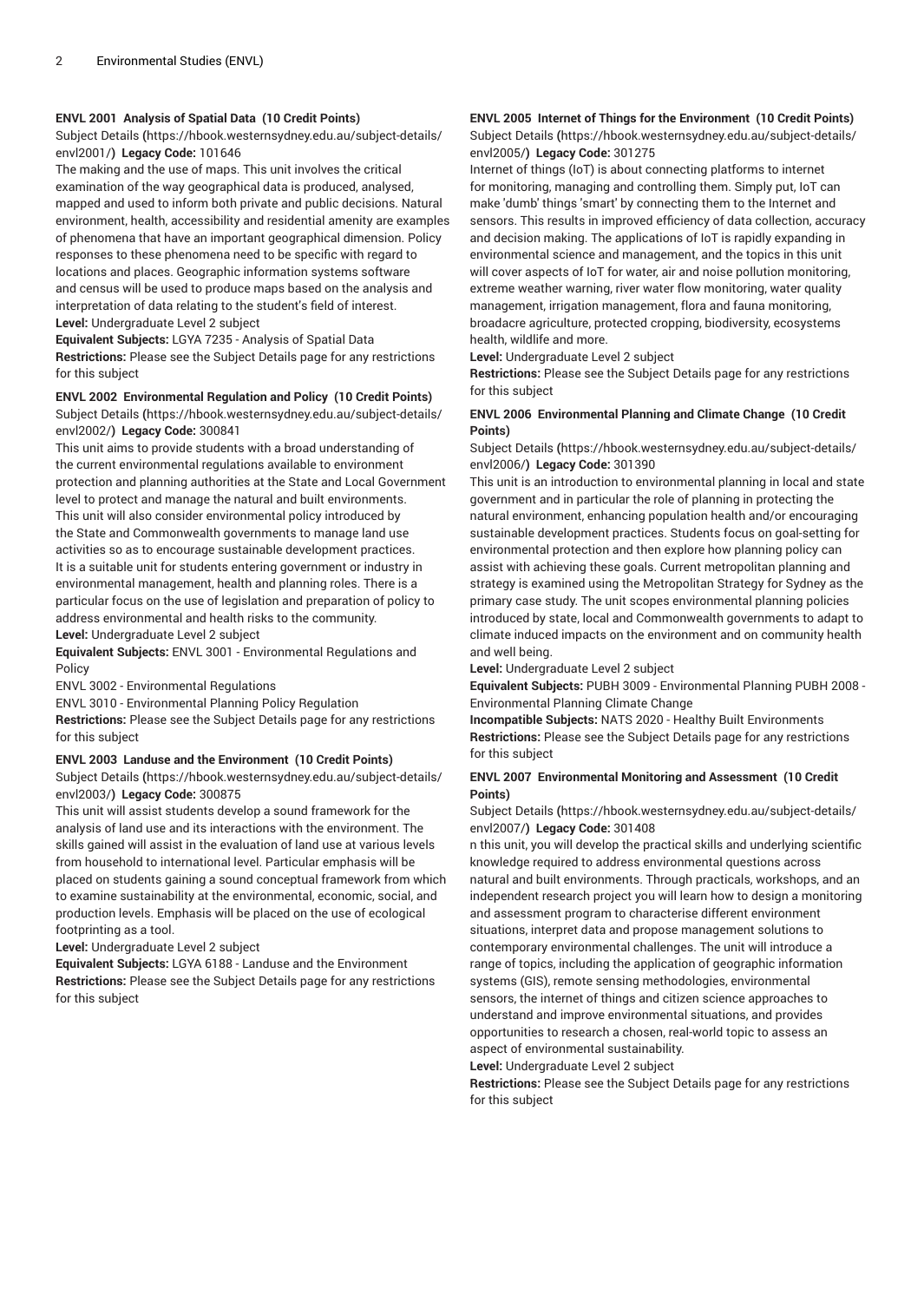# **ENVL 2008 Australian Ecosystems: Threats and Solutions (10 Credit Points)**

#### [Subject Details](https://hbook.westernsydney.edu.au/subject-details/envl2008/) **(**[https://hbook.westernsydney.edu.au/subject-details/](https://hbook.westernsydney.edu.au/subject-details/envl2008/) [envl2008/](https://hbook.westernsydney.edu.au/subject-details/envl2008/)**)**

Australian ecosystems are home to a unique and diverse set of plants and animals. This diversity underpins healthy functioning and resilience of our ecosystems, yet is under threat from habitat degradation, pollution, invasive species and climate change. In this subject you will be introduced to different Australian vegetation communities and explore interactions with soil, animals and climate. You will learn how environmental threats and disturbances affect Australian ecosystems and be introduced to the principles of ecosystem conservation and policy. Practicals include a mix of field- and lab-based activities to develop job-ready skills such as surveying and identifying ecological communities.

**Level:** Undergraduate Level 2 subject

**Restrictions:** Please see the Subject Details page for any restrictions for this subject

#### **ENVL 2009 Ecosystem Restoration (10 Credit Points)**

[Subject Details](https://hbook.westernsydney.edu.au/subject-details/envl2009/) **(**[https://hbook.westernsydney.edu.au/subject-details/](https://hbook.westernsydney.edu.au/subject-details/envl2009/) [envl2009/](https://hbook.westernsydney.edu.au/subject-details/envl2009/)**)**

Ecosystem Restoration will cover the most widely used and successful management strategies employed to conserve and restore native species and communities facing land degradation and major threats. This subject will cover policy requirements and active management strategies involved in rewilding, ecological restoration, reintroductions, translocations, and their implementation at local, national and global levels. You will explore the full range of concepts and tools for conservation management. This subject will focus on restoration and conservation from individuals to landscapes. Indigenous and industry groups will guide workshop discussions. Its focus is ecological, although consideration is also given to socio-economic factors that influence restoration programs.

**Level:** Undergraduate Level 2 subject

**Restrictions:** Please see the Subject Details page for any restrictions for this subject

# **ENVL 2010 Conservation Priorities and Process (10 Credit Points)**

[Subject Details](https://hbook.westernsydney.edu.au/subject-details/envl2010/) **(**[https://hbook.westernsydney.edu.au/subject-details/](https://hbook.westernsydney.edu.au/subject-details/envl2010/) [envl2010/](https://hbook.westernsydney.edu.au/subject-details/envl2010/)**)**

Conservation Priorities and Practice examines the procedures involved in real world conservation interventions and their impact on biodiversity. You will develop the skills to assess the threatened status of species and ecosystems, and how decisions are made to prioritise resource allocation. You will be encouraged to think about conservation recovery plans in state, national, and international policy and governance frameworks. You will assess how conservation outcomes are managed on different land holdings such as private land including on farms (agroecology) and how biodiversity offsetting is applied. You will build a cross-disciplinary awareness of biodiversity conservation practices and how to engage with diverse interest groups. **Level:** Undergraduate Level 2 subject

**Restrictions:** Please see the Subject Details page for any restrictions for this subject

# **ENVL 3003 Environmental Risk Management (10 Credit Points)**

[Subject Details](https://hbook.westernsydney.edu.au/subject-details/envl3003/) **(**[https://hbook.westernsydney.edu.au/subject-details/](https://hbook.westernsydney.edu.au/subject-details/envl3003/) [envl3003/](https://hbook.westernsydney.edu.au/subject-details/envl3003/)**) Legacy Code:** 300858

This unit examines the world of environmental risk management and will introduce students to environmental management systems including Environmental Impact Assessment and Environmental Auditing. The unit considers and examines the application of the precautionary principle in real world situations. Students will also be introduced to methods of quantitative risk assessment as applied to environmental and agricultural risks such as urban, peri-urban and rural growth; industrial and agricultural land use; contaminated land, and climate change.

**Level:** Undergraduate Level 3 subject

**Equivalent Subjects:** ENVL 3004 - Environment Risk Management LGYA 6128 - Agriculture Risk

**Restrictions:** Please see the Subject Details page for any restrictions for this subject

# **ENVL 3005 Planning the City: Development, Community and Systems (10 Credit Points)**

[Subject Details](https://hbook.westernsydney.edu.au/subject-details/envl3005/) **(**[https://hbook.westernsydney.edu.au/subject-details/](https://hbook.westernsydney.edu.au/subject-details/envl3005/) [envl3005/](https://hbook.westernsydney.edu.au/subject-details/envl3005/)**) Legacy Code:** 101593

This unit aims to provide students with a fundamental understanding of the role of government, focusing on the role and nature of planning across all levels of government from a variety of theoretical frameworks. It presents a critical examination of the urban development and planning processes, with particular attention given to the environmental and political issues associated with planning at the local government level. It looks at the changes and challenges confronting local government in view of the demands made on them by the changing social and economic conditions and societal values such as those relating to requirements for public participation, transparency and accountability. The unit also examines the role of private sector in planning and assessment processes.

**Level:** Undergraduate Level 3 subject

**Restrictions:** Please see the Subject Details page for any restrictions for this subject

# **ENVL 3006 Transport, Access and Equity (10 Credit Points)**

[Subject Details](https://hbook.westernsydney.edu.au/subject-details/envl3006/) **(**[https://hbook.westernsydney.edu.au/subject-details/](https://hbook.westernsydney.edu.au/subject-details/envl3006/) [envl3006/](https://hbook.westernsydney.edu.au/subject-details/envl3006/)**) Legacy Code:** 101645

This unit examines the equity and efficiency issues in the provision of transport in cities and regions from a critical social science perspective. Issues of transport disadvantage and policy and planning responses to improve access to urban services are examined. The social and environmental impact of transport systems are considered in the context of urban management.

**Level:** Undergraduate Level 3 subject

**Equivalent Subjects:** LGYA 7234 - Transport Access and Equity **Restrictions:** Please see the Subject Details page for any restrictions for this subject